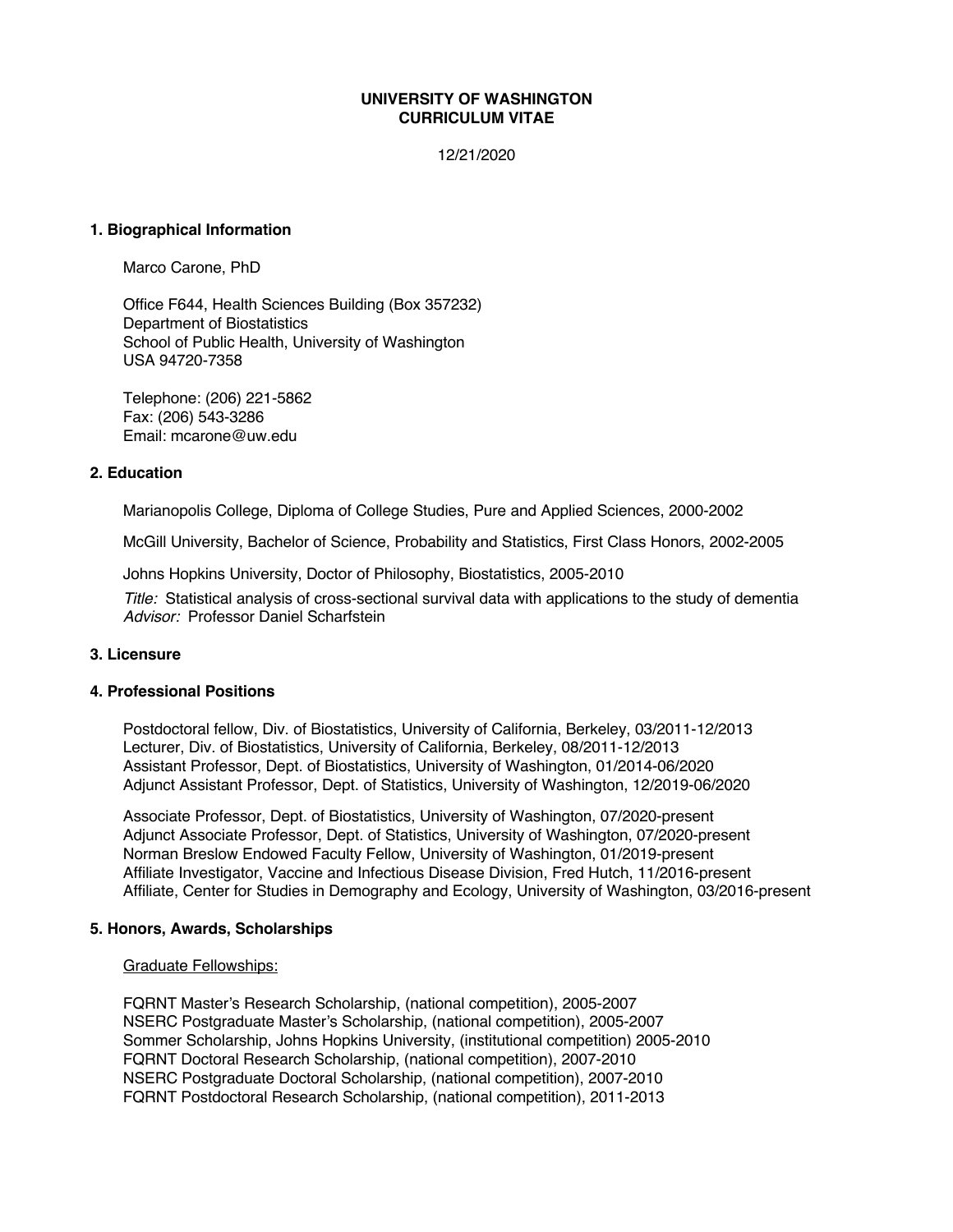#### Honors and Awards:

Marianopolis College Ernest Fox Award, Marianopolis College, June 2002 Birks Bronze Medal, Marianopolis College, June 2002 McGill University Certificate of Merit, McGill University, June 2002 John B. Mahon Scholarship, McGill University, 2002-2005 Herbert J. Brennen Scholarship, McGill University, 2003-2005 Canada Millennium Foundation In-Course Excellence Award, (national competition), 2003-2005 NSERC Undergraduate Research Award, (national competition), May 2004 NSERC Undergraduate Research Award, (national competition), May 2005 Sigma Xi Award for Excellence in Undergraduate Research, McGill University, May 2005 Anne Molson Gold Medal, McGill University, May 2005 Governor-General of Canada's Academic Medal, McGill University, May 2005 Glaxo SmithKline Award, Johns Hopkins University, May 2006 Louis I. Dublin and Thomas A. Dublin Award, Johns Hopkins University, March 2007 Peer nomination for Teaching Assistant Recognition Award, Johns Hopkins University, May 2007 June B. Culley Award, Johns Hopkins University, May 2008 Peer nomination for Student Recognition Award, Johns Hopkins University, May 2010 Induction into Delta Omega, Alpha Chapter, Johns Hopkins University, May 2011 Induction into Phi Beta Kappa, Alpha Chapter, Johns Hopkins University, May 2011 WWAMI Pro Award for Outstanding Professionalism (for teaching), University of Washington, May 2017 School of Public Health Outstanding Faculty Teaching Award, University of Washington, May 2018 Norman Breslow Endowed Faculty Fellowship in Biostatistics, University of Washington, January 2019 Invitation to causal inference workshop at the Oberwolfach Research Institute for Mathematics, May 2019

### **6. External Professional Activities**

### Committees:

Member, Data and Sample Access Committee, Canadian Longitudinal Study of Aging, 05/2016-12/2018

### Mentorship roles:

Mentor, National Institute of Statistical Sciences Writing Workshop, 08/2018

### Service in professional associations:

Representative-at-large, Advisory Board of the Western North American Region (WNAR) of the International Biometric Society, 01/2017-01/2019

### Associate editor:

Journal of the American Statistical Association - Theory and Methods, 01/2014-01/2018 International Journal of Biostatistics, 12/2012-present Biometrics, 07/2017-present Journal of Causal Inference, 06/2019-present

#### Manuscript reviewer:

Anaesthesia, Critical Care & Pain Medicine Annals of Applied Statistics Annals of Statistics Annals of the Institute of Statistical Mathematics **Bernoulli** Biometrical Journal **Biometrics**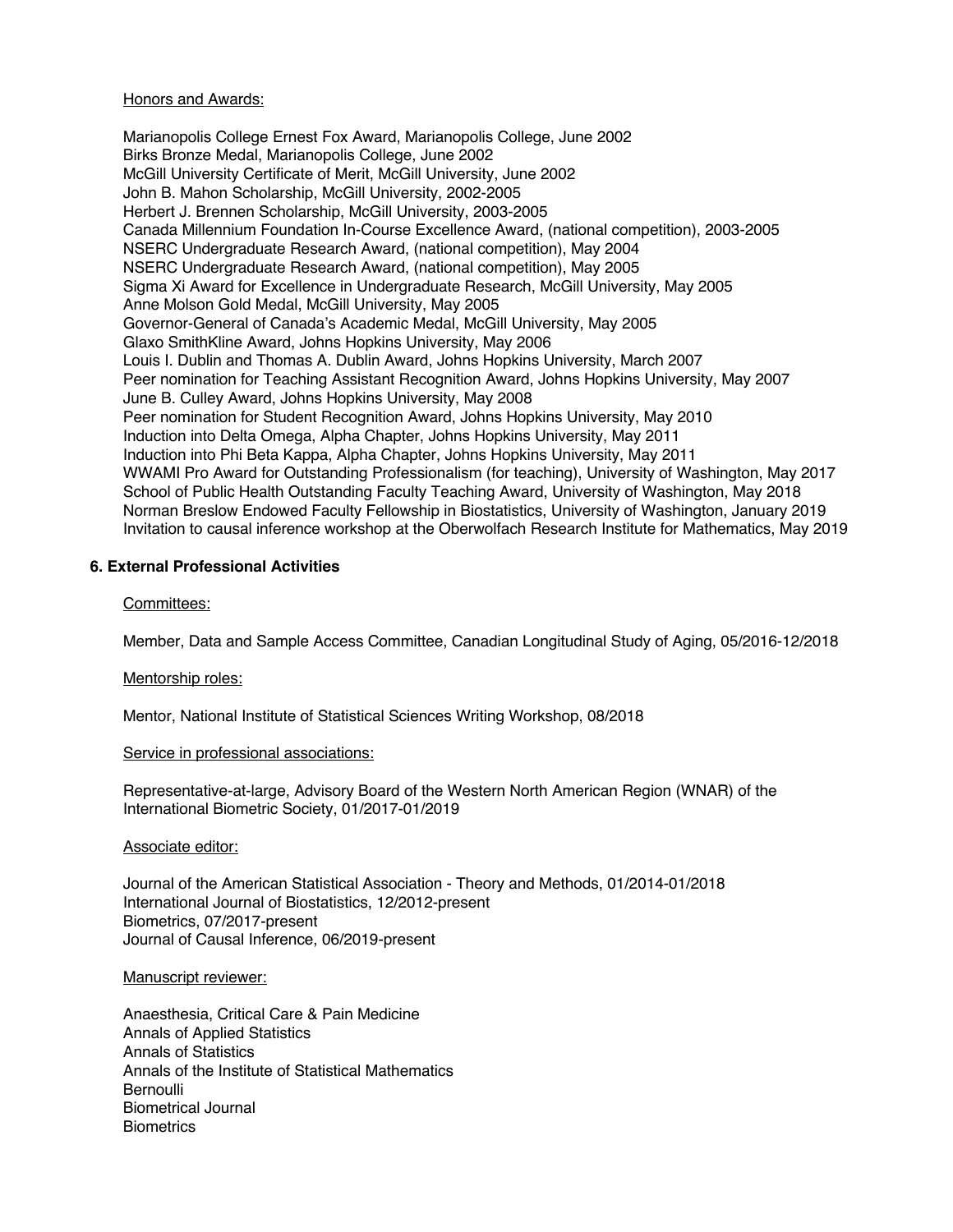Biometrika **Biostatistics** Communications in Statistics - Theory & Methods International Journal of Biostatistics Journal of the American Statistical Association Journal of Clinical Oncology Journal of the National Cancer Institute Journal of Nonparametric Statistics Journal of the Royal Statistical Society - Series B Lifetime Data Analysis Nature Communications Nature Medicine Statistics in Medicine Proceedings of the Royal Society - Series B

### Grant reviewer:

Belgium Research Foundation - Flanders Israel Science Fund

Memberships in Professional Organizations:

American Statistical Association International Biometric Society

## **7. Bibliography**

a) Refereed research articles

( the symbol  $\star$  indicates that the lead author is a student-advisee )

( the symbol ❖ denotes equal contribution and authorship in alphabetical order )

( the symbol ✚ denotes equal contribution of the first two authors listed )

( Published or in press )

- 1. Mohajer, A., Trémier, A., Barrington, S., Martinez, J., Teglia, C., **Carone, M.**, 2009. Microbial oxygen uptake in sludge as influenced by compost physical parameters. *Waste Management*, **29**(8):2257- 2264. [PMID: 19398320]
- 2. Zan, E., Yousem, D.M., **Carone, M.**, Lewin, J.S., 2010. Second opinion consultations in neuroradiology: assessment of value. *Radiology*, **255**(1):135-141. [PMID: 20308451]
- 3. Leibler, J.H., **Carone, M.**, Silbergeld, E.K., 2010. Contribution of company affiliation and social contacts to risk estimates of between-farm transmission of avian influenza. *PLoS ONE,* **5**(3):e9888. [PMID: 20360859]
- 4. Mateen, F.J., **Carone, M.**, Sorenson, M., 2010. Patients who survive five years or more with ALS in Olmsted County, 1925-2004. *Journal of Neurology, Neurosurgery and Psychiatry,* **81**:1144-1146. [20627966]
- 5. Lo, S.S., Atceken, Z., **Carone, M.**, Yousem, D.M., 2011. Vacuum phenomenon in sacroiliac joints underreported finding. *Clinical Imaging*, **35**(6):465-469. [PMID: 22040792]
- 6. Mateen F.J., Josephs, K.A., Trenerry, M.R., Devine, M.D.F., Weaver, A., **Carone, M.**, White, R.D., 2011. Long-term cognitive outcomes following out-of-hospital cardiac arrest: a population-based study. *Neurology*, **77**(15):1438-1445. [PMID: 21917772]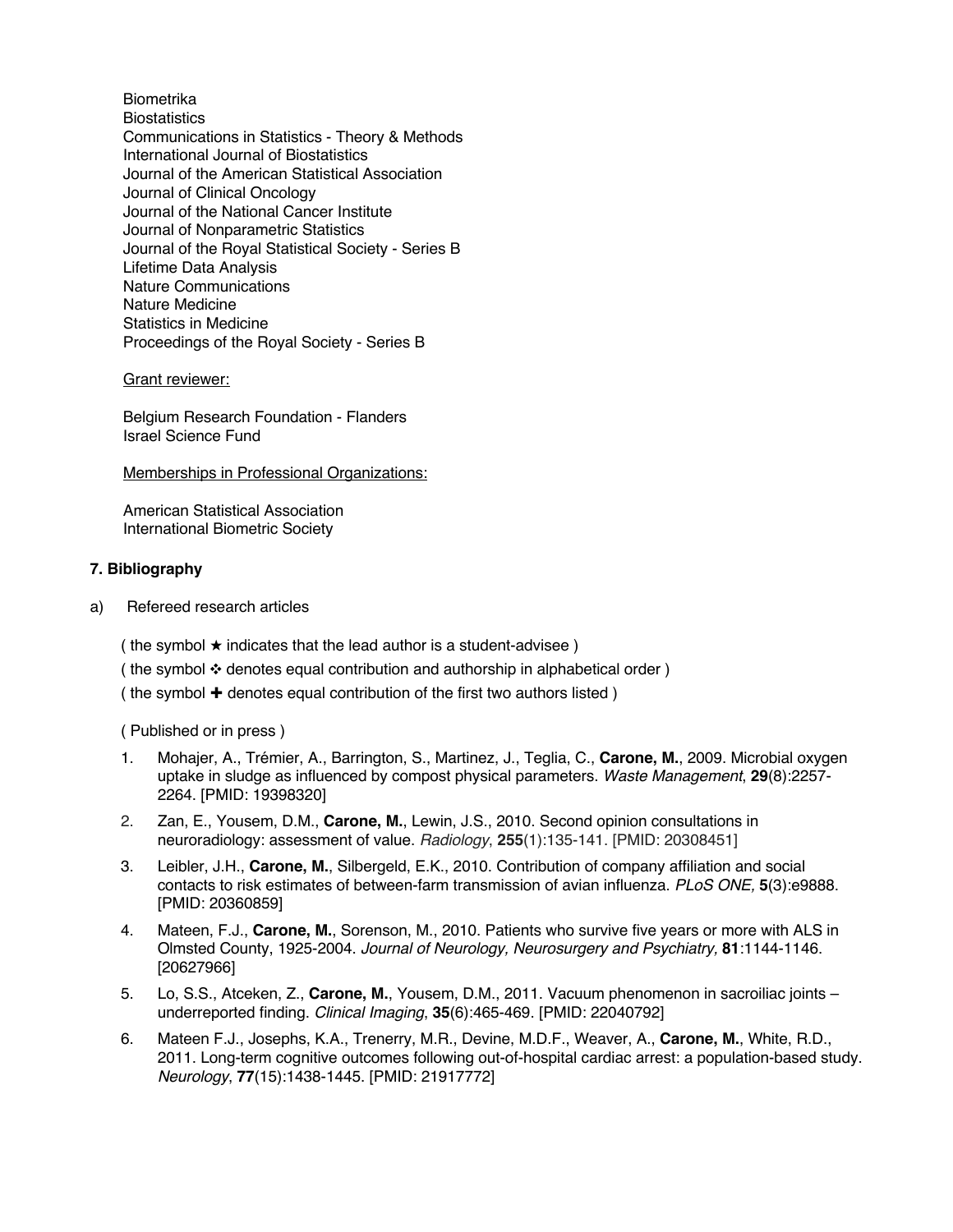- 7. Mateen, F.J., Muralidharan, R., **Carone, M.**, van de Beek, D., Harrison, D., Clifford, D., Aksamit, A.J., Nath, A., 2011. Progressive multifocal leukoencephalopathy in transplant recipients. *Annals of Neurology*, **70**(2):305-322. [PMID: 21823157]
- 8. Wyse, J.M., **Carone, M.**, Usatii, M., Paquin, S.C., Sahai, A., 2011. A randomized, double-blind, controlled trial of prophylactic endoscopic ultrasound-guided celiac plexus neurolysis (EUS-CPN) to prevent pain progression in patients with newly diagnosed, inoperable pancreatic cancer. *Journal of Clinical Oncology,* **29**(26):3541-3546. [PMID: 21844506]
- 9. Anwar, Z., Zan, E., **Carone, M.**, Ozturk, A., Sozio, S., Yousem, D.M., 2011. Superficial temporal artery calcification in patients with end-stage renal disease: association with vascular risk factors and ischemic cerebrovascular disease. *Indian Journal of Radiology and Imaging,* **21**(3):215-220. [PMID: 22013298]
- 10. Mateen, F.J., **Carone, M.**, Nyce, S., Ghosn, J., Mutureandu, T., Al-Saedy, H., Lowenstein, D.S., Burnham, G., 2012. Neurological disorders in Iraqi refugees in Jordan: data from the United Nations Refugee Assistance Information System. *Journal of Neurology,* **259**(4):694-701. [PMID: 21952870]
- 11. Passerini, L.D., Casey, G.J., Tran Cong, D., Luong Ba, P., Tran Quang, P., **Carone, M.**, Biggs, B.A., Montresor, A., 2012. Increased birth weight associated with regular pre-pregnancy deworming and weekly iron-folic acid supplementation for Vietnamese women. *PLoS Neglected Tropical Diseases*, **6**(4):e1608. [PMID: 22509421]
- 12. Khalid, L., **Carone, M.**, Dumrongpisutikul, N., Intrapiromkul, J., Yousem, D.M., 2012. Imaging characteristics of oligodendrogliomas that predict grade. *American Journal of Neuroradiology*, **33**(5):852-857. [PMID: 22268087]
- 13. Viertel, V.G., Babiarz, L.S., **Carone, M.**, Lewin, J.S., Yousem, D.M., 2012. Quality control in neuroradiology: impact of trainees on discrepancy rates. *American Journal of Neuroradiology*, **33**(6):1032-1036. [PMID: 22300933]
- 14. Mateen, F.J., **Carone, M.**, Alam, N., Streatfield, P.K., Black, R., 2012. A population-based casecontrol study of 1250 stroke deaths in rural Bangladesh. *European Journal of Neurology*, **19**(7):999- 1006. [PMID: 22340663]
- 15. Mateen, F.J., **Carone, M.**, Al-Saedy, H., Nyce, S., Ghosn, J., Mutuerandu, T., Black, R.E., 2012. Medical conditions among Iraqi refugees in Jordan: data from the United Nations Refugee Assistance Information System. *Bulletin of the World Health Organization*, **90**(6):444-451. [PMID: 22690034]
- 16. Mateen, F.J., **Carone, M.**, Al-Saedy, H., Nyce, S., Mutuerandu, T., Ghosn, J., Jatoi, A., 2012. Cancer diagnoses in Iraqi refugees. *Acta Oncologica*, **51**(7):950-951. [PMID: 22404173]
- 17. Mateen, F.J., **Carone, M.**, Haskew, C., Spiegel, P., 2012. Reportable neurological diseases in refugee camps in 19 countries: a retrospective study. *Neurology*, **79**(9):937-940. [PMID: 22927678]
- 18. Mateen, F.J., Shinohara, R., **Carone, M.**, Jacobson, L., Sacktor, N., 2012. Neurological disorders incidence in HIV+ and HIV- men: Multicenter AIDS Cohort Study, 1996-2011. *Neurology*, **79**(18):1873- 1880. [PMID: 23077015]
- 19. Intrapiromkul, J., Aygun, N., Tunkel, D.E., **Carone, M.**, Yousem, D.M., 2012 Inner ear anomalies seen on CT images in patients with Down syndrome. *Pediatric Radiology*, **42**(12):1449-1455. [PMID: 22936282]
- 20. ❖ Asgharian, M., **Carone, M.**, Fakoor, V., 2012. Large-sample study of the kernel density estimators under multiplicative censoring. *Annals of Statistics*, **40**(1):159-187.
- 21. **Carone, M.**, Asgharian, M., Wang, M.C., 2012. Nonparametric incidence estimation from prevalent cohort survival data. *Biometrika*, **99**(3):599-613. [PMID: 26139951]
- 22. Mateen, F.J., Niu, J.W., Gao, S., Li, S.W., **Carone, M.**, Wijdicks, E.F.M., Xu, W.H., 2013. Causes and outcomes of persistent vegetative state in a Chinese versus American referral hospital. *Neurocritical Care*, **18**(2):266-270. [PMID: 23099847]
- 23. Pirracchio, R., **Carone, M.**, Resche Rigon, M., Caruana, E., Mebazaa, A., Chevret, S., 2013. Propensity score estimators for the average treatment effect and the average treatment effect on the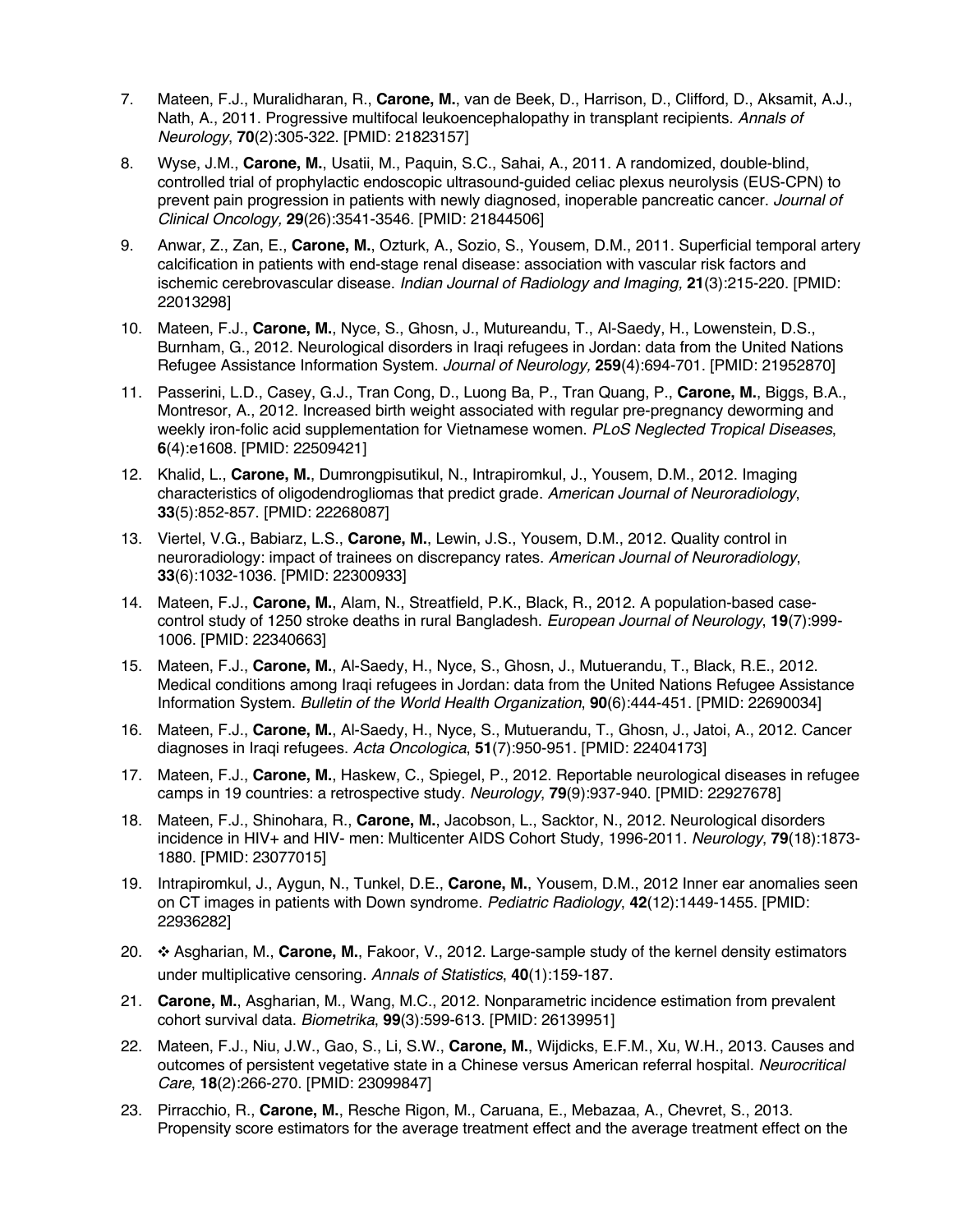treated may yield very different estimates. *Statistical Methods in Medical Research*, **25**(5)1938-1954. [PMID: 24201469]

- 24. **Carone, M.**, Asgharian, M., Jewell, N.P., 2014. Estimating the lifetime risk of dementia in the Canadian population using cross-sectional survival data. *Journal of the American Statistical Association*, **109**(505):23-35. [PMID: 26139951]
- 25. Mateen, F.J., Geer, J.P., Frick, K., **Carone, M.**, 2014. Neurological disorders in Medicaid- versus privately-insured children and working age adults. *Neurology: Clinical Practice*, **4**(2):136-145. [PMID: 24790798]
- 26. Pirracchio, R., Petersen, M.L., **Carone, M.**, Resche Rigon, M., Chevret, S., van der Laan, M.J., 2015. Mortality prediction in the ICU: can we do better? Results from the Super ICU Learner Algorithm (SICULA) project, a population-based study. *The Lancet Respiratory Medicine,* **3**(1):42-52. [PMID: 25466337]
- 27. Wahlster, S., Wijdicks, E.F.M., Patel, P.V., Greer, D.M., Hemphill, J.C., **Carone, M.**, Mateen, F.J. 2015 Brain death declaration practices and perceptions worldwide. *Neurology*, **85**(18):1870-1879. [PMID: 25854866]
- 28. Azab, M., **Carone, M.**, Ying, S.H., Yousem, D.M. 2015 Mesial temporal sclerosis: accuracy of NeuroQuant versus neuroradiologist? *American Journal of Neuroradiology*, **36**(8):1400-1406. [PMID: 25907519]
- 29. Huntley, J.M., **Carone, M.**, Yousem, D.M., Babiarz, L.S. 2015 Opportunities for targeted education: critical neuroradiological findings missed or misinterpreted by residents and fellows. *American Journal of Roentgenology*, **205**(6):1155-1159. [PMID: 26587919]
- 30. ✚ Luedtke, A.R., **Carone, M.**, van der Laan, M.J. 2015 Discussion of "Deductive derivation and Turing-computerization of semi parametric efficient estimation" by Frangakis et al. *Biometrics*, **71**(4):875-879. [PMID: 26243187]
- 31. Diaz, I.M., **Carone, M.**, van der Laan, M.J. 2016 Second-order inference for the mean of a variable missing at random. *The International Journal of Biostatistics*, **12**(1):333-349. [PMID: 27227727]
- 32. Koelman, D.L.H., Chahin, S., Mar, S.S., Venkatesan, A., Hoganson, G.M., Yeshokumar, A.K., Barreras, P., Majmudar, B., Klein, J.P., Chitnis, T., Benkeser, D.C., **Carone, M.**, Mateen, F.J. 2016 Acute disseminated encephalomyelitis in 228 patients: a retrospective, multicenter U.S. study. *Neurology*, **86**(22):2085-2093. [PMID: 27164698]
- 33. Stankiewicz, K., Cohen, M., **Carone, M.**, Sevinc, G., Nagy, P.G., Lewin, J.S., Yousem, D.Y., Babiarz, L.S. 2016 Comparing preliminary and final neuroradiology reports: what are the factors that determine the differences? *American Journal of Neuroradiology*, **37**(11)1977-1982. [PMID: 27469208]
- 34. Koelman, D.L.H., Benkeser, D.C., Xu, Y., Neo, X., Tan, K., Katsuno, M., Sobue, G., Natsume, J., Chahin, S., Mar, S.S., Venkatesan, W., Chitnis, T., Hoganson, G.M., Yeshokumar, A.K., Barreras, P., Majmudar, B., **Carone, M.**, Mateen, F.J. 2016 Acute disseminated encephalomyelitis in China, Singapore and Japan: comparison with the USA. *European Journal of Neurology*, **24**(2):391-396. [PMID: 28009079]
- 35. Mateen, F.J., **Carone, M.**, Tshering, L., Dorji, C., Dema, U., Grundy, S.J., Ram, D., Nirola, D.K. 2017 Area catechu and seizures among people with epilepsy in Bhutan: an observational study. *Epilepsy & Behavior*, **74**:76-80. [PMID: 28732258]
- 36. ★ Benkeser, D.C., **Carone, M.**, Gilbert, P. 2018 Improved estimation of cumulative incidence of rare outcomes. *Statistics in Medicine*, **37**(2):280-293. [PMID: 28670687]
- 37. Pirracchio, R., **Carone, M.** 2018 The Balance Super Learner: a robust adaptation of the Super Learner to improve average treatment effect estimation based on propensity score matching. *Statistical Methods in Medical Research*, **27**(8):2504-2518. [PMID: 28339317]
- 38. Jang, M., Sakadi, F., Tassiou, N.R., Abass, C.F., Grundy, S.J., Woga, A., Kenda, B.A., Lamine, C.M., Talibé, B.A., Qiu, H., Cohen, J.M., **Carone, M.**, Mateen, F.J. 2018 Impact of poorly controlled epilepsy in the Republic of Guinea. *Seizure: European Journal of Epilepsy*, **61**:71-77. [PMID: 30114675]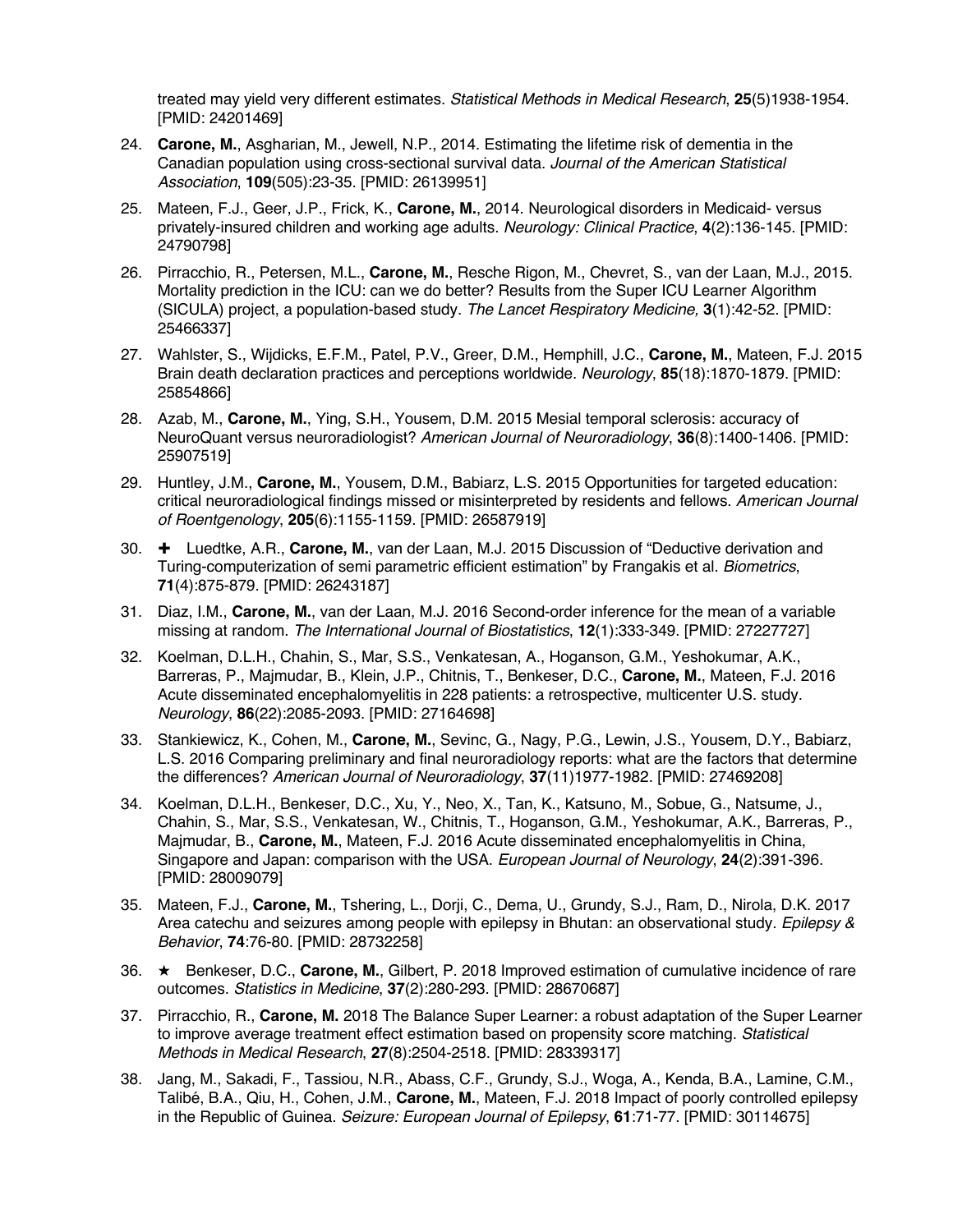- 39. Scharfstein, D.O., McDermott, A., Diaz, I.M., **Carone, M.**, Lunardon, N., Turkoz, I. 2018 Global sensitivity analysis for repeated measures studies with informative drop-out: a semiparametric approach. *Biometrics*, **74**(1):207-219. [PMID: 28542799]
- 40. ★ Benkeser, D.C., **Carone, M.**, van der Laan, M.J., Gilbert, P. 2018 Nonparametric doubly-robust inference on the average treatment effect. *Biometrika*, **104**(4):863-880. [PMID: 29430041]
- 41. ★ Feng, J., Williamson, B., **Carone, M.**, Simon, N. 2018 Nonparametric variable importance using an augmented neural network with multi-task learning. *Proceedings of ICML 2018*, 80:1496-1505.
- 42. **Carone, M.**, Luedtke, A.R., van der Laan, M.J. 2019 Toward computerized efficient estimation in infinite-dimensional models. *Journal of the American Statistical Association*, 114(527):1174-1190.
- 43. Luedtke, A.R., **Carone, M.**, van der Laan, M.J. 2019 An omnibus nonparametric test of equality in distribution for unknown functions. *Journal of the Royal Statistical Society*, Series B, 81(1):75-99. [PMID: 31024219]
- 44. Magaret, C.A., Benkeser, D.C., Williamson, B.D., Borate, B.R., Carpp, L.N., Georgiev, I.S., Setliff, I., Dingens, A.S., Simon, N., **Carone, M.**, Simpkins, C., Montefiori, D., Alter, G., Yu, W.H., Juraska, M., Edlefsem, P.T., Karuna, S., Mgodi, N.M., Edugupanti, S., Gilbert, P.B. 2019 Prediction of VRC01 neutralization sensitivity by HIV-1 gp160 sequence features. *PLOS Computational Biology*, 15(4):e1006952. [PMID: 30933973]
- 45. ★ Benkeser, D.C., Gilbert, P.B., **Carone, M.** 2019 Estimating and testing vaccine sieve effects using machine learning. *Journal of the American Statistical Association*, 114(527):1038-1049. [PMID: 31649413]
- 46. Camargo, A., Youssem, K., Westling, T., **Carone, M.**, Youssem, D.M. 2019 Ethical dilemmas in radiology. *American Journal of Roentgenology*, 213(6):1274-1283. [PMID: 31557053]
- 47. **Carone, M.**, Dominici, F., Sheppard, L. 2019 In pursuit of evidence in air pollution epidemiology: the role of causally-guided data science. *Epidemiology*, 31(1):1-6. [PMID: 31430263]
- 48. ★ Lyons, V., Kernic, M., Rowhani-Rahbar, A., Holt, V., **Carone, M.** 2019 The association between arrest and intimate partner violence recidivism in Seattle, WA. *Injury Epidemiology*, 6:36. [PMID: 31417842]
- 49. Harbison, R.A., Gray, A.J., Westling, T., **Carone, M.**, Rodriguez, C.P., Futran, N., Canon, R., Houlton, J.J. 2019 The role of elective neck dissection in high-grade parotid malignancy: a hospital-based cohort study. *The Laryngoscope*, 130(6):1487-1495. [PMID: 31468551]
- 50. ★ Whitney, D., Shojaie, A., **Carone, M.** 2019 Models as (deliberate) approximations. *Statistical Science*, 34(4):591-598.
- 51. Shinohara, R.T., Shou, H., **Carone, M.**, Schultz, R., Parker, D., Verma, R. 2020 Distance-based analysis of variance for brain connectomics. *Biometrics*, 76(1):257-269.
- 52. ★ Westling, T., **Carone, M.** 2020 A unified theory of nonparametric inference for monotone functions. *Annals of Statistics*, 48(2):1001-1024.
- 53. Luedtke, A.R., **Carone, M.**, Simon, N., Sofrygin, O. 2020 Learning to learn from data: using deep adversarial learning to construct optimal statistical procedures. *Science Advances*, 6(9).
- 54. ★ Williamson, B., Gilbert, P.B., Simon, N., **Carone, M.** Nonparametric variable importance assessment using machine learning techniques (with discussion). *Biometrics*, accepted.
- 55. ★ Williamson, B., Gilbert, P.B., Simon, N., **Carone, M.** Rejoinder to "Nonparametric variable importance assessment using machine learning techniques". *Biometrics*, accepted.
- 56. ★ Westling, T., Gilbert, P.B., **Carone, M.** Causal isotonic regression. *Journal of the Royal Statistical Society, Series B*, accepted.
- 57. ★ Qiu, H., **Carone, M.**, Sadikova, E., Petukhova, M., Kessler, R., Luedtke, A.R. Optimal individualized decision rules using instrumental variable methods (with discussion). *Journal of the American Statistical Association*, accepted.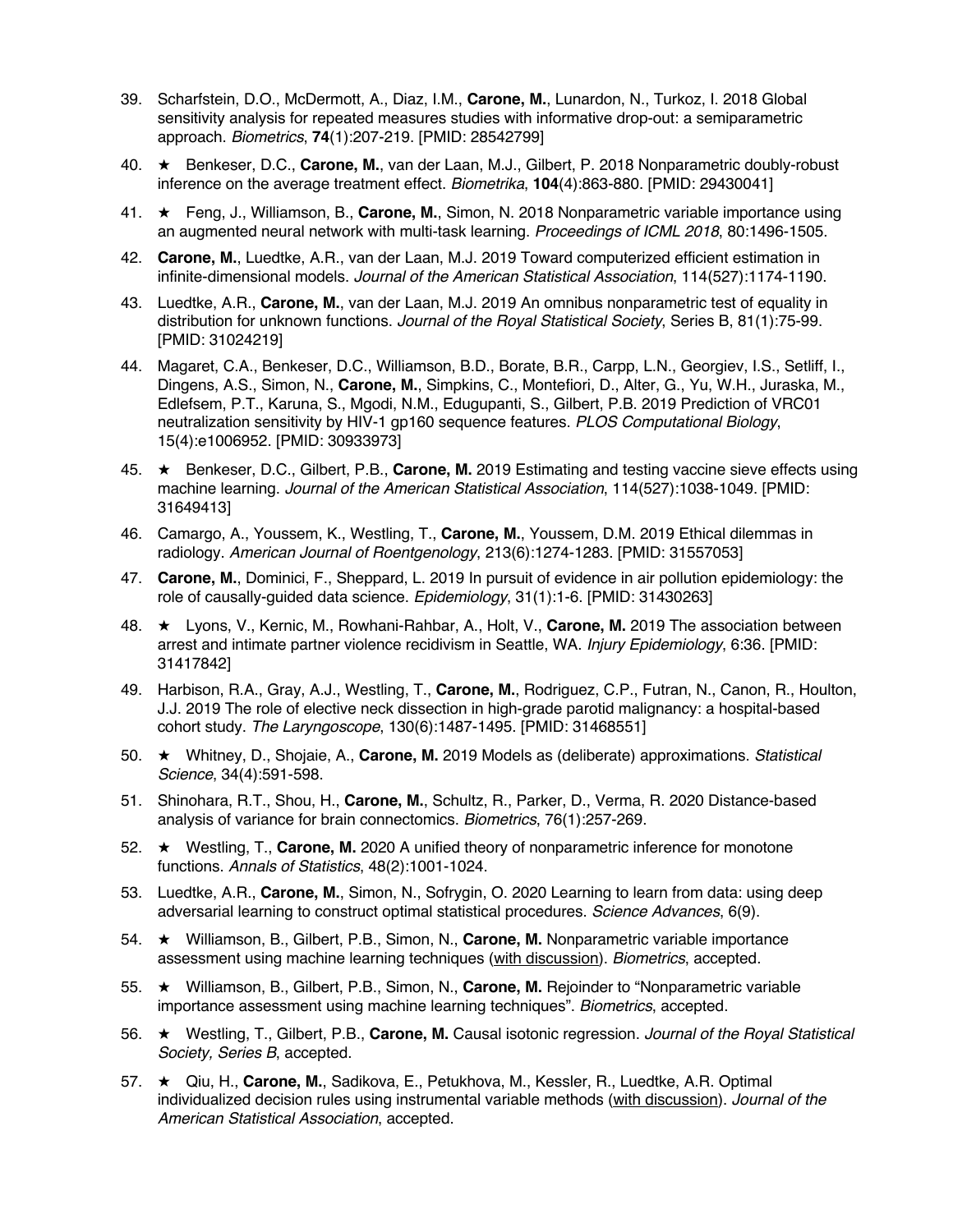- 58. ★ Westling, T., van der Laan, M.J., **Carone, M.** Correcting an estimator of a multivariate monotone function using isotonic regression. *Electronic Journal of Statistics*, accepted.
- 59. Mehrotra, D.V., Janes, H.E., Fleming, T.R., Annunziato, P.W., Neuzil, K.M., Carpp, L.N., Benkeser, D., Brown, E.R., **Carone, M.**, Cho, I., Donnell, D., Fay, M.P., Fong, Y., Han, S., Hirsch, I., Huang, Y., Hyrien, O., Juraska, M., Luedtke, A., Nason, M., Vandebosch, A., Zhou, H., Cohen, M.S., Corey, L., Hartzel, J., Follmann, D. Gilbert, P.B. Clinical endpoints for evaluating efficacy in COVID-19 vaccine trials. *Annals of Internal Medicine*, accepted.
- 60. Lyons, V.H., Floyd, A.S., Griffin, E., Wang, J., Hajat, A., **Carone, M.**, Benkeser, D., Whiteside, L, Haggerty, K.P., Rivara, F.P., Rowhani-Rahbar, A. Helping individuals with firearm injuries: a cluster randomized trial. *The Journal of Trauma*, accepted.
- 61. Shaffer, R.M., Li, G., Adar, S.D., Keened, C.D., Latimer, C., Crane, P.K., Larson, E.B., **Carone, M.**, Sheppard, L. Fine particulate matter and markers of Alzheimer's Disease neuropathology at autopsy in a Puget Sound cohort. *The Journal of Alzheimer's Disease*, accepted.
- 62. ★ Qiu, H., Luedtke, A.R., **Carone, M**. Universal sieve-based strategies for efficient estimation using machine learning tools. *Bernoulli*, accepted.

( Submitted or under revision )

- 1. ★ Williamson, B.D., Gilbert, P.B., Simon, N.R., **Carone, M**. A unified approach for inference on algorithm-agnostic variable importance.
- 2. Meisner, A., **Carone, M.**, Pepe, M.S., Kerr, K.F. Combining biomarkers by maximizing the true positive rate for a fixed false positive rate.
- 3. Shaffer, R.M., Blanco, M., Li, G., Adar, S.D., **Carone, M.**, Szpiro, A., Kaufman, J., Larson, T., Larson, E.B., Crane, P.K., Sheppard, L. Fine particulate matter and dementia incidence in a Puget Sound cohort.
- 4. Hwang, P.H., Longstreth, W.T., Thielke, S.M., Francis, C.E., **Carone, M.**, Kuller, L.H., Fitzpatrick, A.L. Association between dual sensory impairment and risk of dementia in older adults: the Cardiovascular Health Study.
- 5. Hwang, P.H., Longstreth, W.T., Thielke, S.M., Francis, C.E., **Carone, M.**, Kuller, L.H., Fitzpatrick, A.L. Ophtalmic conditions associated with dementia risk: the Cardiovascular Health Study.
- 6. Follmann, D., Fintzi, J., Fay, M.P., Janes, H.E., Baden, L., El Sahly, H., Fleming, T.R., Mehrotra, D.V., Carpp, L.N., Juraska, M., Benkeser, D., Donnell, D., Fong, Y., Han, S., Hirsch, I., Huang, Y., Huang, Y., Hyrien, O., Luedtke, A., **Carone, M.**, Nason, M., Vandebosch, A., Zhou, H., Cho, I., Gabriel, E., Kublin, J., Cohen, M.S., Corey, L., Gilbert, P.B., Neuzil, K.M. Assessing durability of vaccine effect following blinded crossover in COVID-19 vaccine efficacy trials.
- b) Other refereed scholarly publications
- c) Books and book chapters
	- 1. **Carone, M.**, Petersen, M., van der Laan, M.J., 2012. Targeted minimum loss-based estimation of a causal effect using interval-censored time-to-event data. In: *Interval-censored time-to-event data: methods and applications.* Chapman & Hall/CRC.
	- 2. **Carone, M.**, Diaz, I.M., van der Laan, M.J., 2018. Higher-order targeted minimum loss-based estimation. In: *Targeted Learning in Data Science*. Springer.
	- 3. ★ Benkeser, D.C., **Carone, M.**, Gilbert, P.B., 2018. Targeted estimation of cumulative incidence in settings with competing risks. In: Targeted Learning in Data Science. Springer.

d) Other non-refereed published scholarly publications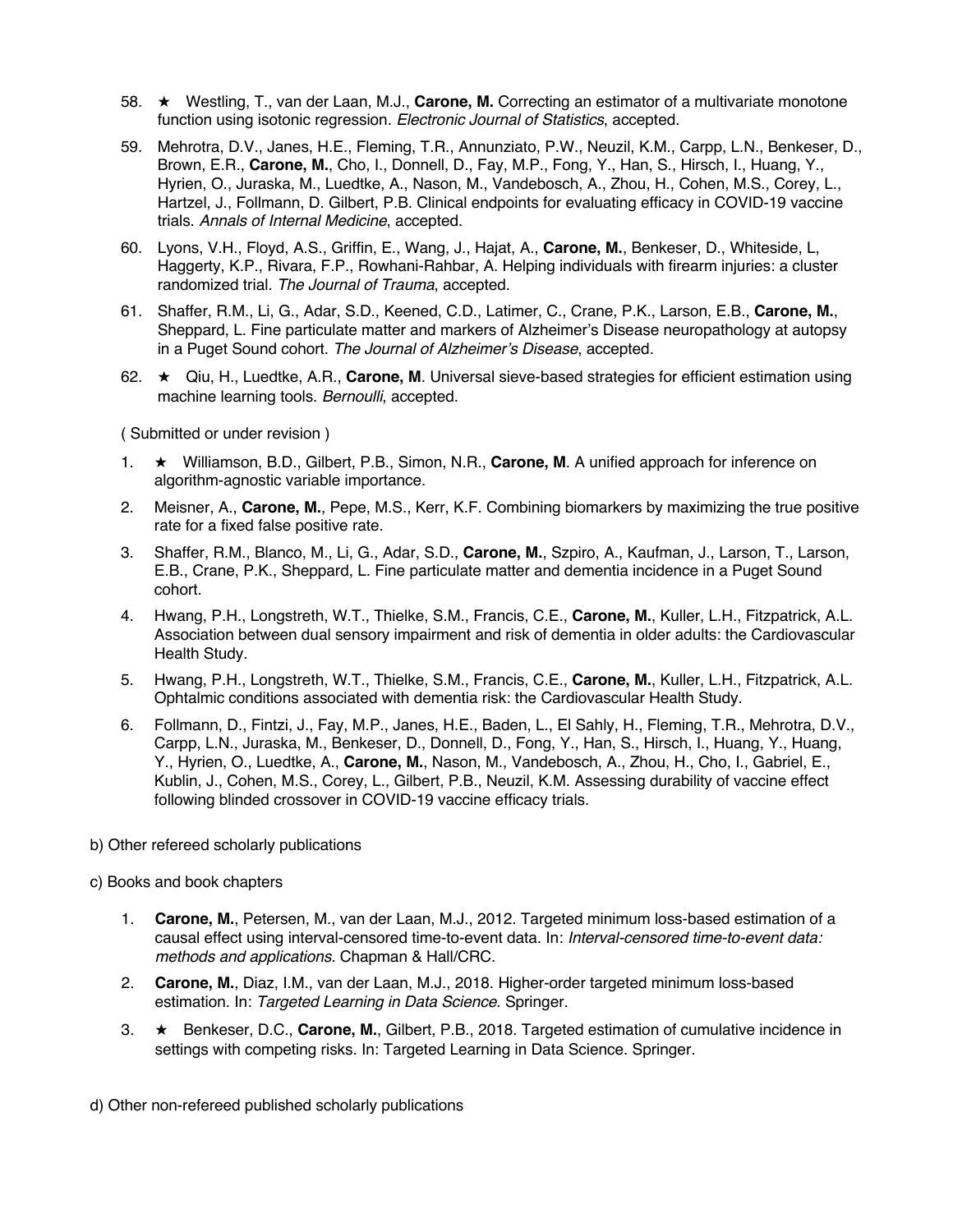1. **Carone, M.**, 2010. Statistical analysis of cross-sectional survival data with application to the study of dementia. PhD thesis, Johns Hopkins University.

## **8. Patents and Intellectual Property**

## **9. Funding History**

a) Current funded projects

- **1. Statistical methods for incorporating machine learning tools in inference and large-scale surveillance using electronic medical records data** NIH NHLBI R01 — primary PI: Dr. M. Carone Active funding period: 2019—2024 Role: principal investigator
- **2. Statistical and data management center: HIV Vaccine Trials Network** NIH NAIAD U01 — primary PI: Dr. P. Gilbert Active funding period: 2020—2025 Role: subaward principal investigator
- **3. Statistical issues in AIDS research** NIH NIA R01 — primary PI: Dr. J.P. Hughes Active funding period: 2019—2024 Role: co-investigator
- **4. Quantifying residual time acceleration among Japanese atomic bomb survivors** Radiation Effect Research Foundation — institutional collaborative grant (Epi and Biostatistics) Active funding period: 2018—2021 Role: co-investigator
- **5. Air pollution, the aging brain and Alzheimer's disease** NIH NIEHS R01 — primary PI: Drs. E.A. Sheppard and G. Li Active funding period: 2017—2022 Role: co-investigator
- **6. The role of precarious work in the production of health disparities in older ages** NIH NIA R01 — primary PI: Dr. A. Hajat Active funding period: 2018—2023 Role: co-investigator

# **10. Public Health Practice Activities**

### **11. Conference and Symposiums**

### Conference organization:

- 1. Member of the local organizing committee, International Biometric Conference (Victoria, BC), 07/2016
- 2. Lead organizer, WNAR sessions, International Biometric Conference (Victoria, Canada), 07/2016
- 3. Member of selection committee, Young Statisticians Competition, International Biometric Conference (Victoria, Canada), 07/2016
- 4. Co-chair of the organizing committee, Sixth Seattle Symposium in Biostatistics (Seattle, WA), 11/2020

# Session organization:

1. Session on *Advances in the Theory and Applications of Targeted Maximum Likelihood Estimation*, WNAR (Los Angeles, CA), 06/2013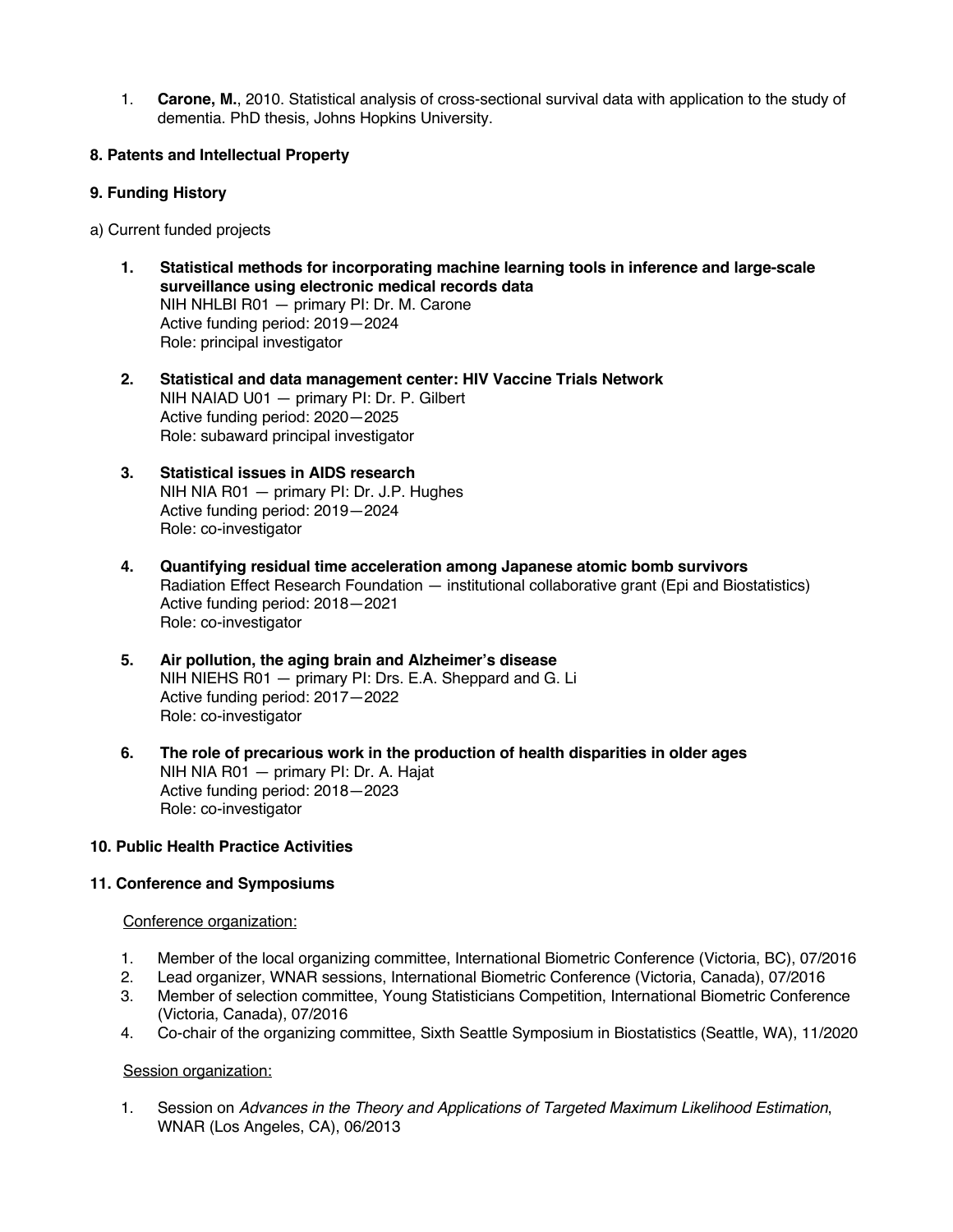- 2. Session on *Advances in methodology for causal inference* and *Statistical inference in complex sampling designs,* International Biometric Conference (Victoria, Canada), 07/2016
- 3. Session on *Statistical inference in complex sampling designs,* International Biometric Conference (Victoria, Canada), 07/2016

Oral presentations: ( the symbol [I] denotes an invited presentation )

- 1. Joint Statistical Meetings (Washington, DC), 08/2009
- 2. Statistical Society of Canada (Quebec, QC), 05/2010
- 3. Joint Statistical Meetings (Miami, FL), 08/2010 [I]
- 4. CRM-ISM-GERAD Colloquium in Statistics (Montreal, QC), 01/2011 [I]
- 5. Joint Statistical Meetings (Vancouver, BC), 08/2011 [I]
- 6. Eastern North American Region of the International Biometric Society (Washington, DC), 04/2012 [I]
- 7. Statistical Society of Canada (Guelph, ON), 06/2012 [I]
- 8. Joint Statistical Meetings (San Diego, CA), 08/2012 [I]
- 9. Department of Preventive Medicine, Université Laval, 01/2013 [I]
- 10. Department of Biostatistics, Johns Hopkins University, 02/2013 [I]
- 11. Department of Biostatistics, University of Pennsylvania, 02/2013 [I]
- 12. Department of Statistics, University of California, Berkeley, 02/2013 [I]
- 13. Department of Biostatistics, University of Washington, 02/2013 [I]
- 14. International Society for Nonparametric Statistics (Cadiz, Spain), 06/2014 [I]
- 15. International Indian Statistical Association (Riverside, CA), 07/2014 [I]
- 16. Public Health Sciences Division, Fred Hutchinson CRC, 11/2014 [I]
- 17. Department of Decision Sciences, Bocconi University, 04/2015 [I]
- 18. Department of Econometrics, University of Geneva, 05/2015 [I]
- 19. Epidemiology and Biostatistics Unit, University of Bordeaux, 05/2015 [I]
- 20. Cardiovascular Health Research Unit, University of Washington, 06/24/2015 [I]
- 21. International Biometric Conference (Victoria, BC), 07/2016 [I]
- 22. Department of Biostatistics, University of North Carolina, Chapel Hill, 12/2016 [I]
- 23. Department of Biostatistics, Columbia University, 12/2016 [I]
- 24. Department of Biostatistics, University of Washington, 03/2017 [I]
- 25. Vaccine Statistics Working Group, Fred Hutchinson CRC, 05/2017 [I]
- 26. Center for Inference and Dynamics of Infectious Diseases, Fred Hutchinson CRC, 06/2017 [I]
- 27. Conference on Lifetime Data Science (Storrs, CT), 06/2017 [I]
- 28. Workshop on Risk Modeling, Management, and Mitigation in Health Sciences, Centre de Recherche Mathématique de Montréal (Montreal, QC), 12/2017 [I]
- 29. Conference of the International Society for Clinical Biostatistics (Melbourne, Australia), 08/2018 [I]
- 30. Department of Biostatistics and Bioinformatics, Emory University, 09/2018 [I]
- 31. Department of Biostatistics and Comp. Biology, University of Rochester, 10/2018 [I]
- 32. Joint Statistics Meetings (Denver, CO), 08/2019 [I]
- 33. Department of Biostatistics, Johns Hopkins University, 11/2019 [I]
- 34. Causal Inference Working Group, Johns Hopkins University, 11/2019 [I]
- 35. International Conference of the ERCIM WG on Computational and Methodological Statistics (London, United Kingdom), 11/2020 [I]

### **12. University Service**

### Committee membership:

(School of Public Health, University of Washington)

- 1. Magnuson Scholarship + Grayston Day Fellowship + Patrick Beresford Scholarship, 11/2018-02/2019
- 2. Magnuson Scholarshio + Grayston Day Fellowship + Patrick Beresford Scholarship, 11/2017-02/2018
- 3. Magnuson Scholarship + Grayston Day Fellowship + Patrick Beresford Scholarship, 11/2016-02/2017
- 4. Magnuson Scholarship + Grayston Day Fellowship Selection Committee, 11/2015-02/2016
- 5. Magnuson Scholarship + Grayston Day Fellowship Selection Committee, 11/2014-02/2015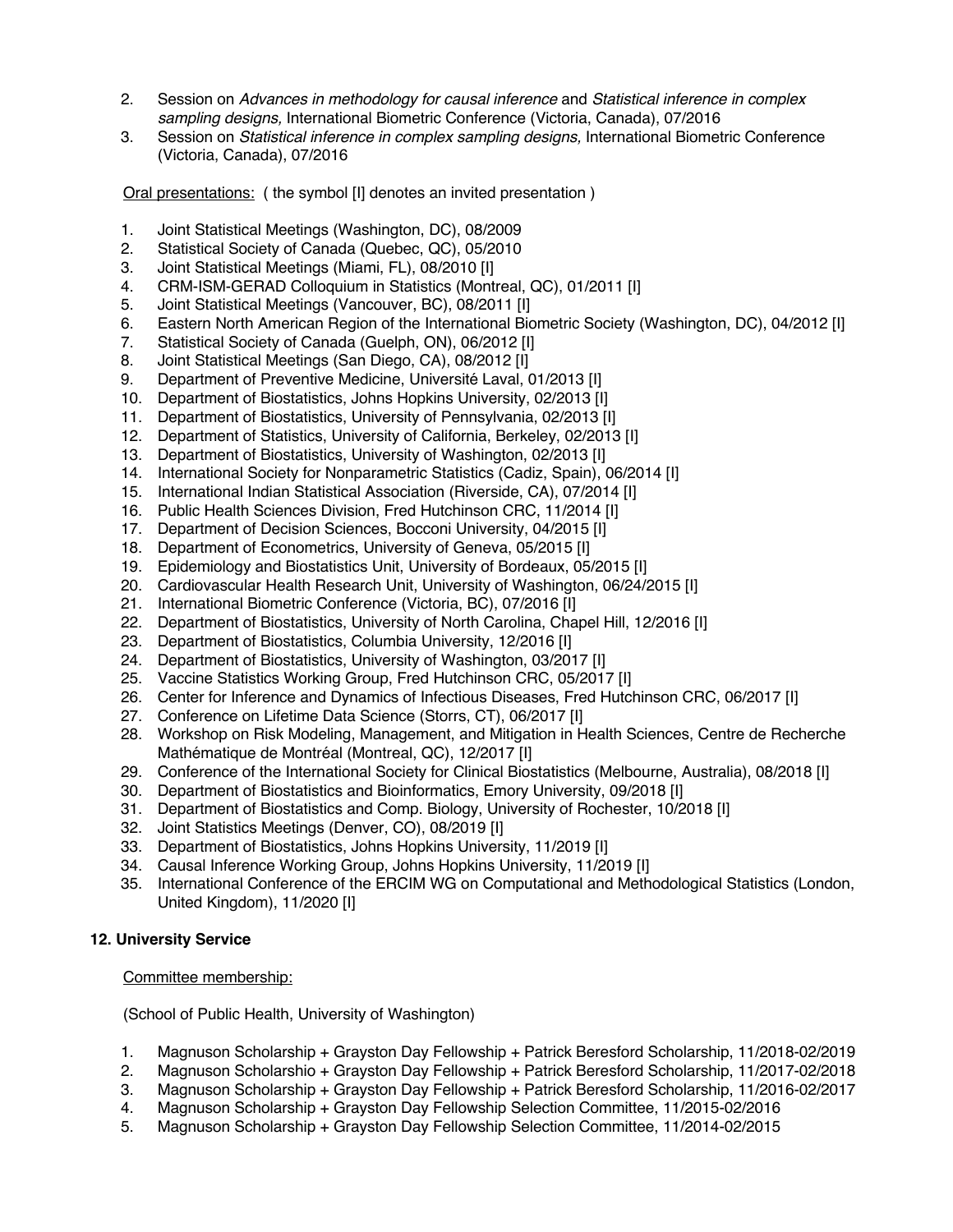6. School of Public Health Building Advisory Committee, 01/2014-01/2016

(Department of Biostatistics, University of Washington)

- 1. Education Policy and Teaching Evaluation/Curriculum Committee, 09/2014-present
- 2. Faculty-Staff Relations Committee, 09/2014-present
- 3. Emergency Preparedness Committee, 01/2014-present
- 4. Joint Committee on Mathematical Statistics and Probability Courses, 07/2017-07/2018
- 5. PhD Theory Exam Committee, (as chair) 2016, 2020, (as member) 2015, 2017, 2019
- 6. Master's Theory Exam Committee, (as member) 2014
- 7. Biostatistics Seminar Series Organizing Committee, 2015-2020
- 8. Faculty Search Committee: (as chair) 2019-2020; (as member) 2016-2017, 2020-2021

## **13. Professionally-Related Community Service**

## **14. Teaching History**

a) Formal Courses, including Distance Learning

In the University of Washington Department of Biostatistics Summer Institutes:

1. Modern Statistical Learning Methods for Biomedical Observational Data Summer 2017: 45 students Summer 2018: 30 students Summer 2019: 24 students Summer 2020: 46 students

### At the University of Washington:

- 1. BIOST 111: Lectures in Applied Statistics Spring 2014: 87 students; adj. median student evaluation = 3.8 out of 5
- 2. BIOST 537 / EPI 537: Survival Data Analysis in Epidemiology Winter 2016: 58 students; adj. median student evaluation  $= 4.9$  out of 5 Winter 2017: 58 students; adj. median student evaluation  $= 4.9$  out of 5 Winter 2018: 53 students; adj. median student evaluation  $= 5.1$  out of 5 Winter 2019: 51 students; adj. median student evaluation  $= 5.1$  out of 5 Winter 2020: 58 students; adj. median student evaluation = 5.0 out of 5
- 3. BIOST 578 (special topics): Modern Inference in Nonparametric and Semiparametric Models Winter 2015: 15 students; adj. median student evaluation = 4.9 out of 5 Spring 2017: 22 students; adj. median student evaluation  $= 4.8$  out of 5
- 4. BIOST 578 (special topics): Intermediate Survival Analysis Winter 2020: 12 students; adj. median student evaluation  $= 4.5$  out of 5
- 5. BIOST 590 / STAT 590: Biostatistical Consulting Spring 2018: 10 students; adj. median student evaluation  $= 5.0$  out of 5
- 6. STAT 583: Advanced Statistical Theory Spring 2019: 21 students; adj. median student evaluation  $=$  4.8 out of 5 Spring 2020: 23 students; adj. median student evaluation = 4.9 out of 5

### At the University of California, Berkeley

1. Public Health 240A / Statistics C240A: Introduction to Modern Biostatistical Theory and Practice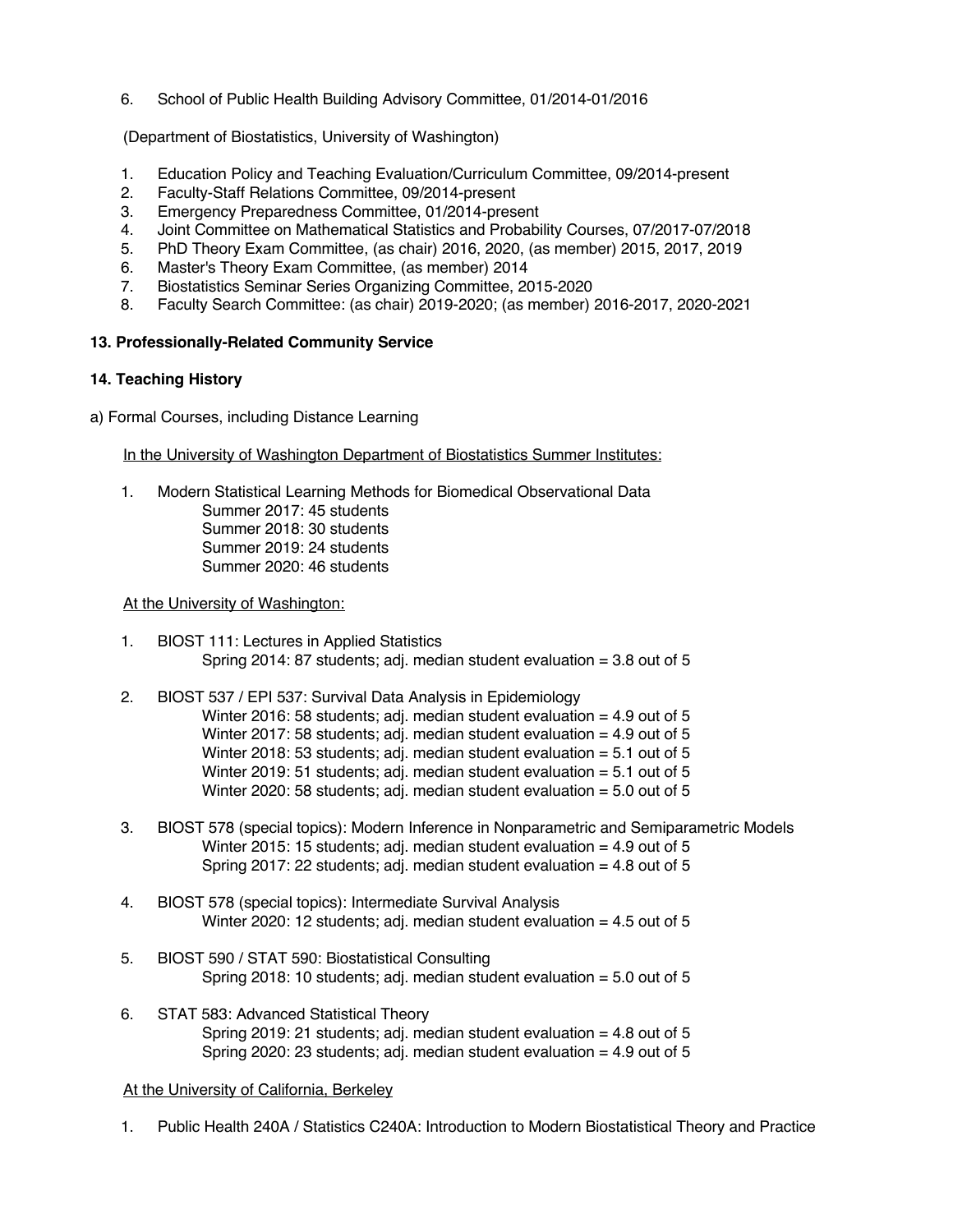Fall 2011: 18 students; co-taught with Professor Alan Hubbard Fall 2013: 10 students; co-taught with Professor Sandrine Dudoit

2. Public Health 240B / Statistics C240B: Foundations of Survival Analysis Fall 2013: 39 students; co-taught with Professor Nicholas P. Jewell

## b) Other Teaching

At the University of California, Berkeley:

- 1. Guest lectures in Statistical Analysis of Categorical Data (PH 241), 01/2012-05/2012
- 2. Guest lectures in Statistical Analysis of Categorical Data (PH 241), 01/2013-05/2013

## At Johns Hopkins University:

1. Guest lectures in Essentials of Probability and Statistical Inference II (140.647), 08/2009-12/2009

## c) Independent Study

## At the University of Washington:

- 1. Anand Hemmady, PhD candidate (09/2020-present)
- 2. Nina Galanter, PhD candidate (09/2020-present)
- 3. Avi Kenny, PhD candidate (06/2019-present)
- 4. Eric Morenz, PhD candidate (09/2017-09/2018)
- 5. Ernesto Ulloa, PhD candidate (09/2017-09/2018)
- 6. Hongxiang Qiu, PhD candidate (09/2017-09/2018)
- 
- 7. Yiqun Chen, PhD candidate (09/2017-08/2018) 8. Ted Westling, PhD candidate (08/2015-08/2016)
- 9. David Whitney, PhD candidate (08/2015-08/2016)
- 10. Brian Williamson, PhD candidate (09/2014-06/2016)
- 11. Linbo Wang, PhD candidate (09/2014-12/2014)
- 12. Arjun Sondhi, PhD candidate (09/2014-12/2014)
- 13. Tracey Marsh, PhD candidate (02/2014-07/2014)

# **15. Advising and Formal Mentoring**

a) PhD Dissertations, chair

### **Current**

- 1. Eric Morenz
- 2. Ernesto Ulloa (co-chaired with A. Luedtke)
- 3. Hongxiang Qiu (co-chaired with A. Luedtke)
- 4. Adam Elder (co-chaired with A. Luedtke)

### **Completed**

- 5. Brian Williamson (co-chaired with N. Simon) (completed 11/2019) (currently: Postdoctoral Fellow, Fred Hutchinson Cancer Research Center)
- 6. David Whitney (completed 08/2019) (currently: Teaching Fellow in Statistics, Imperial College)
- 7. Ted Westling (completed 06/2018) (currently: Assistant Professor of Mathematics and Statistics, University of Massachusetts Amherst)
- 8. Tracey Marsh (completed 08/2017) (currently: Staff Scientist, Fred Hutch)
- 9. David Benkeser (co-chaired with P. Gilbert) (completed 11/2015) (currently: Assistant Professor of Biostatistics, Emory University)